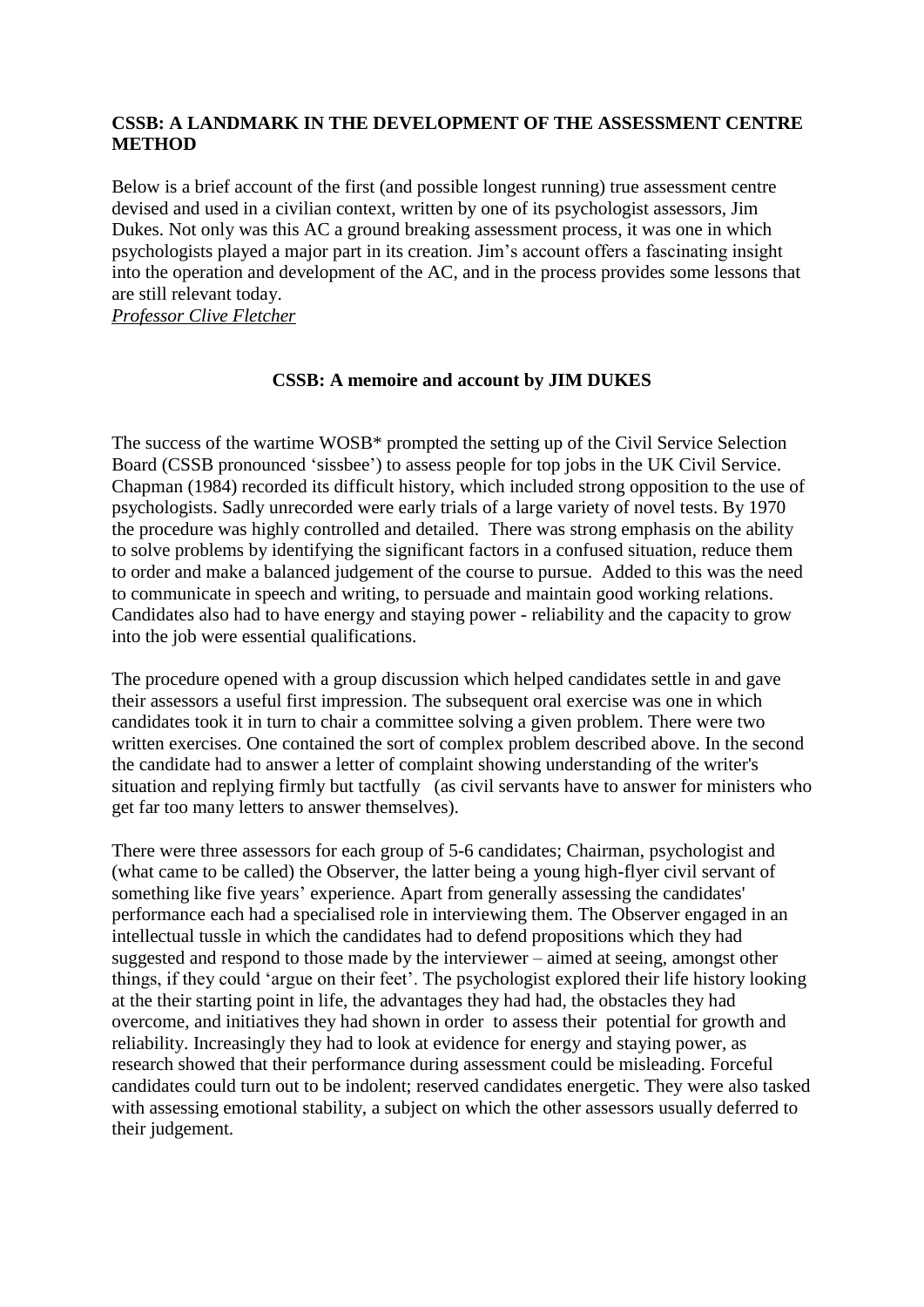The Chairman had a roving brief and was free to cover the areas explored by the others. Chairman were far from the Sir Humphrey caricature of 'Yes Minister'. To maximise diversity they were drawn from many walks of life, including a BBC Head of Personnel, a retired admiral who ran a volunteer fire brigade, two well-known headmistresses, Lord Wolfenden, the chief engineer in the development of Concorde, the former ambassadors to Moscow, Bonn and Tokyo, three former heads of MI5, and a woman who was a former member of the Enigma cracking team and a black belt in judo! Diversity was further enhanced by using a range of psychologists from academia and consultancies.

.

The process was closely supervised by the experienced directing staff, who were well equipped to offer advice and guidance to assessors. The Director, Ken Murray, was a psychologist from WOSB days, who had designed much of the procedure. He was assisted by a couple of administrators, the retired head of GCHQ and a Chief Psychologist. They arranged the candidates into groups of five; occasionally six. The assessors rated candidates on a scales showing the necessary qualities, each assessor presenting their own evidence before giving a final rating. Sometimes a final mark was decided easily; sometimes after a long discussion. Ken Murray emphasised the importance of seeing candidates as a whole. Even best had weaknesses which had to be allowed for. While assessors wrote a report on the candidates, they were visited by one of the directing staff, who noted their main comments and checked against notes made from the candidates' records for discussion in the directing staff conference.

Great efforts were made to ensure fairness; that every candidate no matter what their background got an unbiased and understanding assessment. Some assessors were certainly better than others, but all were wholly devoted to the job. And we certainly disagreed among ourselves on occasion, but one had to respect opposing views. The unsuccessful candidates could be assured that they were given every chance to show their qualities by people anxious to find them. A special effort was made for candidates who were other than British born and bred. Given doubts about the validity of ability tests for candidates of different ethnicity, these were discounted in weighing against other evidence. Reports on such were carefully reviewed for bias.

CSSB was under constant criticism. A major objection was that that the procedure was subjective. This was unavoidable. Assessment is not pure science but a technology. Like any technology – aeronautics, bridge building, medicine and agriculture for example – practitioners work with vast gaps in established knowledge, having to rely on their judgement and experience. CSSB could be no different. For example, there is no science to determine the merit of a highly intelligent but not energetic candidate as compared to the merits of a less bright but industrious one. The CSSB procedure was open and outsiders were invited to comment on it. Some wanted a quota system for different ethnic groups. This was deemed unacceptable; only merit counted. Some critics were invited to sit in on a board. There was continual research checking results. Anstey's - the most thorough - showed an impressive correlation (.66) between CSSB assessments and subsequent measures of career success.

Over time, however, many things changed. Ken Murray was followed as Director by lay administrators lacking insight and experience, prone to dismissing some features of CSSB as being just psychologists' "fussing". Running the procedures became more mechanical and assessors were increasingly left without help or guidance. A further setback was when the costs of the procedure was attacked from on high. As always these were obvious and there